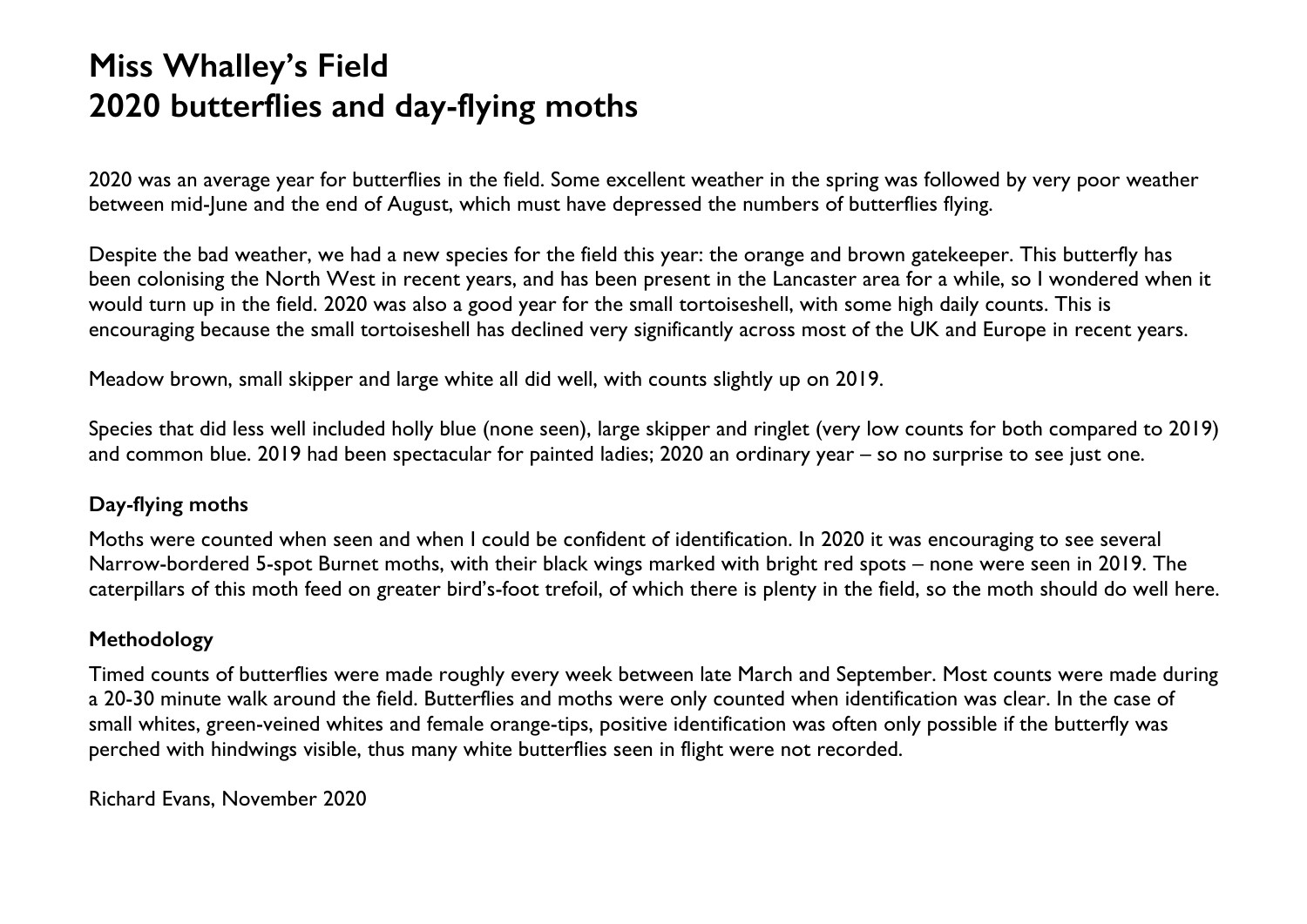| <b>Butterflies</b>    | 26/3           | 7/4          | 16/4           | 23/4                    | 3/5              | 14/5                    | $20/5$                   | $25/5$                   | $2/6$                                 | 10/6           | 20/6                    | 26/6                    | 1/7                     | 8/7                     | 16/7           | 20/7         | 3/8                     | 13/8                    | 23/8                    | 31/8                    | 17/9                    | Total           |
|-----------------------|----------------|--------------|----------------|-------------------------|------------------|-------------------------|--------------------------|--------------------------|---------------------------------------|----------------|-------------------------|-------------------------|-------------------------|-------------------------|----------------|--------------|-------------------------|-------------------------|-------------------------|-------------------------|-------------------------|-----------------|
| Small skipper         |                |              |                |                         |                  |                         |                          |                          |                                       |                |                         | 32                      | 26                      | 29                      | 15             | 3            | $\mathbf{I}$            |                         |                         |                         |                         | 116             |
| Large skipper         |                |              |                |                         |                  |                         |                          |                          | $\mathbf{I}$                          | $\overline{2}$ | $\overline{\mathbf{4}}$ | $\overline{\mathbf{4}}$ | $\mathbf{I}$            |                         |                |              |                         |                         |                         |                         |                         | 12              |
| <b>Brimstone</b>      | $\mathsf{I}$   |              |                |                         |                  |                         |                          |                          |                                       |                |                         |                         |                         |                         |                |              |                         |                         |                         |                         |                         | $\mathbf{I}$    |
| Large white           |                |              |                | $\mathbf{I}$            | $\mathbf I$      | $\mathbf{I}$            | $\mathbf{I}$             | $\overline{2}$           |                                       | $\mathbf{I}$   |                         | $\mathbf{I}$            |                         |                         |                | $\mathbf{I}$ | $\overline{7}$          | $\mathbf{2}$            | $\mathbf 2$             | $\mathbf{3}$            |                         | 23              |
| Small white           |                |              |                | $\mathbf{I}$            |                  | $\overline{\mathbf{3}}$ | $\overline{\phantom{a}}$ | $\overline{2}$           | $\begin{array}{c} \hline \end{array}$ | $\mathbf{I}$   | $\overline{2}$          | $\mathbf{I}$            | $\overline{\mathbf{3}}$ | $\mathbf{I}$            | $\overline{2}$ |              | $\overline{2}$          | $\overline{\mathbf{4}}$ | $\overline{2}$          | $\overline{2}$          | $\mathbf{I}$            | 29              |
| Green-veined<br>white |                |              |                |                         | $\overline{2}$   | $\overline{2}$          |                          | $\overline{\phantom{a}}$ |                                       |                |                         |                         | I                       |                         | $\overline{2}$ | $\mathbf{I}$ | $\mathbf{I}$            |                         |                         |                         |                         | 10              |
| Orange-tip            |                |              | $\mathbf{2}$   | $\mathbf{3}$            | $\overline{2}$   | $\mathbf{I}$            | $\mathbf{2}$             | $\overline{2}$           |                                       |                |                         |                         |                         |                         |                |              |                         |                         |                         |                         |                         | 12              |
| Small copper          |                |              |                |                         |                  |                         |                          |                          |                                       |                |                         |                         |                         |                         |                |              |                         |                         | $\mathsf{I}$            |                         |                         | L               |
| Common blue           |                |              |                |                         |                  | $\mathbf{I}$            | $\mathbf 2$              | $\mathbf{I}$             | $\mathsf I$                           |                |                         |                         |                         |                         |                |              |                         |                         | $\mathbf{I}$            |                         |                         | $6\phantom{a}$  |
| Red admiral           |                |              |                |                         |                  |                         |                          |                          |                                       |                |                         |                         | $\mathbf 2$             | $\mathbf{I}$            |                |              | $\mathbf{I}$            |                         |                         |                         |                         | $\overline{4}$  |
| Painted lady          |                |              |                |                         |                  |                         |                          |                          |                                       |                |                         |                         |                         |                         |                |              | $\mathbf{I}$            |                         |                         |                         |                         | L               |
| Small tortoiseshell   | 27             | 4            | $\overline{7}$ | $\overline{\mathbf{3}}$ | $\overline{2}$   |                         |                          |                          | $\mathbf{I}$                          | $\overline{2}$ | $\mathbf{H}$            | $\overline{4}$          | 9                       | $\overline{\mathbf{3}}$ |                | $\mathbf{I}$ | $\mathbf{I}$            | $\overline{2}$          |                         | 5                       | $\overline{\mathbf{3}}$ | 95              |
| Peacock               | $\overline{7}$ | $\mathbf{L}$ | $\mathbf{L}$   | $\mathbf{3}$            |                  |                         |                          |                          |                                       |                |                         |                         |                         |                         |                |              | $\mathbf{I}$            | $\mathbf{I}$            |                         |                         |                         | 4               |
| Comma                 |                | $\mathbf{L}$ | L              |                         |                  |                         |                          |                          |                                       |                |                         |                         |                         |                         |                | $\mathbf{I}$ |                         |                         |                         |                         |                         | $\mathbf{3}$    |
| Speckled wood         |                |              |                |                         | $\mathbf{2}$     |                         |                          |                          |                                       | $\mathbf{I}$   |                         |                         |                         |                         |                |              | $\mathbf{I}$            | $\mathbf{I}$            | $\mathbf{I}$            | $\mathbf{I}$            |                         | $\overline{7}$  |
| Meadow brown          |                |              |                |                         |                  |                         |                          |                          | $\overline{2}$                        | $\mathbf{I}$   | $\overline{7}$          | 28                      | 24                      | 15                      | 10             | 8            | 12                      | $\boldsymbol{9}$        | $\overline{\mathbf{4}}$ | $\overline{\mathbf{4}}$ |                         | 124             |
| Ringlet               |                |              |                |                         |                  |                         |                          |                          |                                       |                |                         | $\mathsf I$             | $\overline{5}$          | $\mathbf 2$             | $\overline{3}$ | $\mathsf I$  |                         |                         |                         |                         |                         | 2               |
| Gatekeeper            |                |              |                |                         |                  |                         |                          |                          |                                       |                |                         |                         |                         |                         |                |              | $\overline{\mathbf{4}}$ | $\mathbf{I}$            |                         |                         |                         | $5\phantom{.0}$ |
| Total                 | 35             | 16           | $\mathbf{H}$   | $\mathbf{H}$            | $\boldsymbol{9}$ | $\bf 8$                 | $\boldsymbol{6}$         | $\bf 8$                  | $\boldsymbol{6}$                      | $\bf 8$        | 24                      | 71                      | 71                      | 51                      | 32             | 26           | 32                      | 20                      | $\mathbf{H}$            | 15                      | $\overline{\mathbf{4}}$ | 475             |